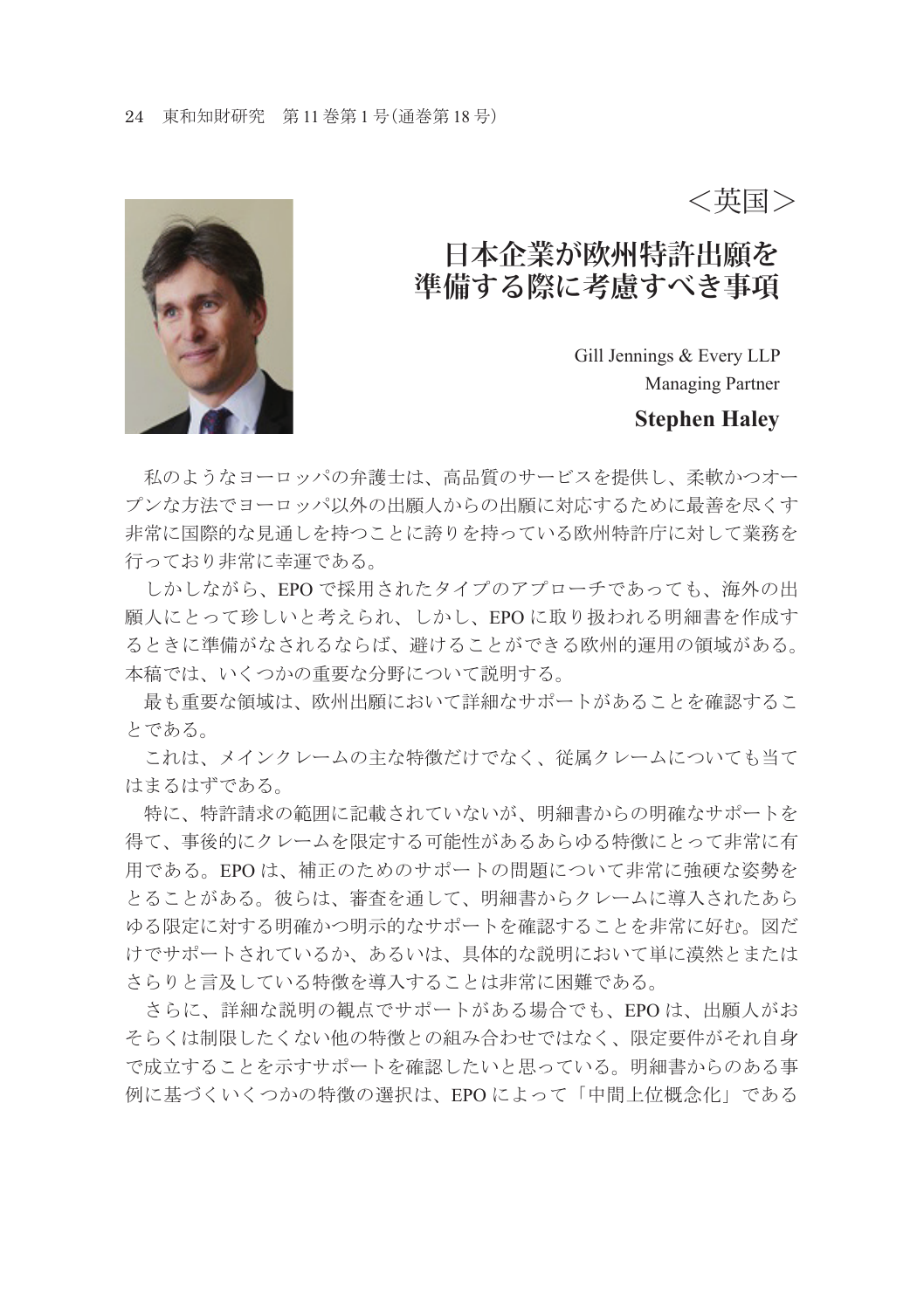Journal of Towa Nagisa Institute of Intellectual Property Vol.11, No.1 25

とみなされて許容されない。審査官はしばしば、特徴それ自身の明確なサポート を確認できない場合に、出願人がクレームに導入して限定したいと思っていない ような、特定の事例におけるすべての特徴を要求する。あるいは、審査官はしば しば、明確なサポートがないとみなす。

海外の出願人にとってこれが意味することは、その特徴に基づく限定が容認でき るとみなされるために、欧州特許庁のアプローチの下で十分なサポートを提供で きるように、発明のすべての構成要素を明確かつ独立に説明する詳細な明細書が 明確に要求されているということである。

EPO は進歩性を評価するために標準化されたアプローチをとることを好む。 それは、どのような技術的問題が本発明によって解決されて、そして本発明によっ て提供される解決策が自明であるか否かを検討することである。これは、出願人 が欧州出願の明細書を作成する際に、本発明が解決する技術的問題に関して本発 明の利点を説明に含めるよう考慮することが有用であるという第二の点につなが る。例えば、本発明の改善されたエネルギー効率または単純化された製造に関す る簡単な解説でさえも、進歩性の議論を支持するためにかなり役立つ。

これは、ヨーロッパ向けのアプリケーションにそのような機能を含めることが非 常に役立つことを意味し、特に本発明がソフトウェア関連である場合には、EPO は発明が技術的問題を解決するか否か、非常に慎重に検討する。

 最後の価値ある考慮事項として、次の点に言及することが有用である。すなわ ち、特に化学および製薬分野の出願人が発明を非常に広くクレームするつもりな らば、多くの具体例を提示することが非常に有用である。多くの具体例を提示す ることにより、出願人には広い範囲をカバーする権利があることを EPO に示し、 また、EPO が出願人の開示が不十分でかも知れないという拒絶理由の提起を回 避しやすくすることができる。

 上記3点への言及により、出願人のヨーロッパ出願が妨げられるべきではない。 実際には、EPO のアプローチが JPO、USPTO その他主要な特許庁のアプローチ と完全に一致している多くの領域があり、そしてほとんどの場合、JPO の要件を 満たすよう作成された明細書は、難なく EPO の要件をも満たすだろう。

 もちろん、資格のある日本の弁護士、特に欧州の弁護士と連絡を取った経験の ある人から助言や支援を求めることにより、上記の要件がすべて満たされている ことを確認することができる。

(邦訳:当研究所)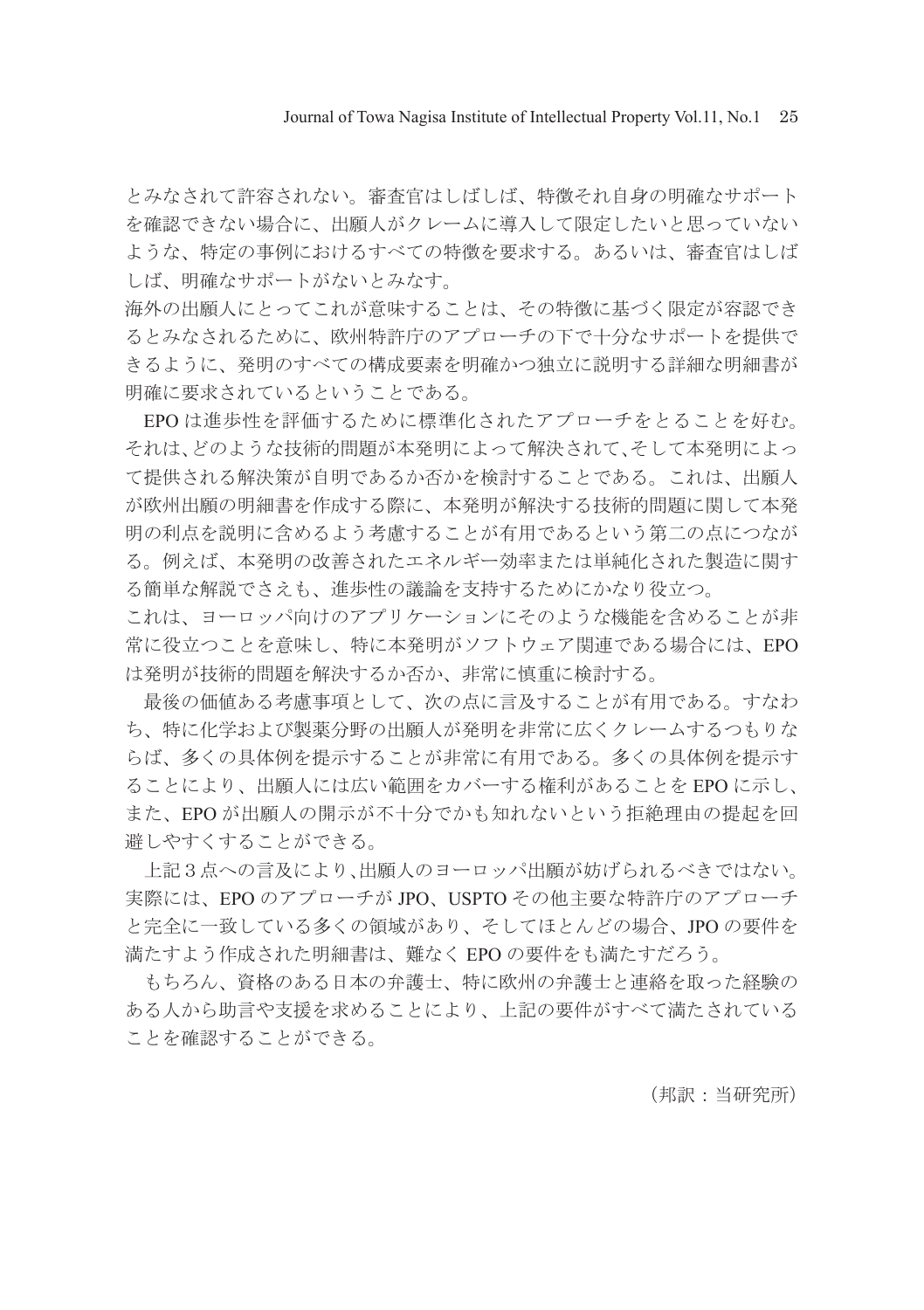### $\langle$  the United Kingdom  $>$

# **Some Things for Japanese Companies to Consider When Preparing Patent Applications for Europe**

Gill Jennings & Every LLP Managing Partner

### **Stephen Haley**

 European attorneys such as myself are very fortunate to be working before the European Patent Office, which prides itself in providing a high quality of service and having a very international outlook which does its best to accommodate filings from applicants outside of Europe in a flexible and open way.

 However, even with an approach of the type taken at the EPO there are some areas of European practice which can be considered unusual for overseas applicants, but for which, if preparation is made when drafting a specification that to be handled by the EPO, can be avoided. This article seeks to point out just a few of the key areas.

 The most important area is to ensure that there is good detailed support in the European application. This should not only be for the key features in the main claims, but also for the subsidiary claims. In particular it is very helpful for any features not present in the claims, but for which limitations may later be introduced into the claims, to have good clear support from the description. The EPO can take a very hard line on issues of support for amendments. They very much like to see clear and explicit support for any limitation that is introduced from the description into the claims during examination. It can be very difficult to introduce features which are supported from the figures alone, or for which there is only vague or passing discussion in the specific description.

 Furthermore, even if there is support in terms of the detailed description, the EPO likes to see support for the limitations standing on their own, rather than in combination with other features that an applicant perhaps does not want to limit to. Selection of just some features of an example from the description is considered by the EPO to be an "intermediate generalisation" and not allowable. If they do not see clear support for a feature on its own it is often the case that they will ask for all the features in a particular example, not just those that the applicant would like to limit to, to be introduced into a claim. Otherwise they often do not